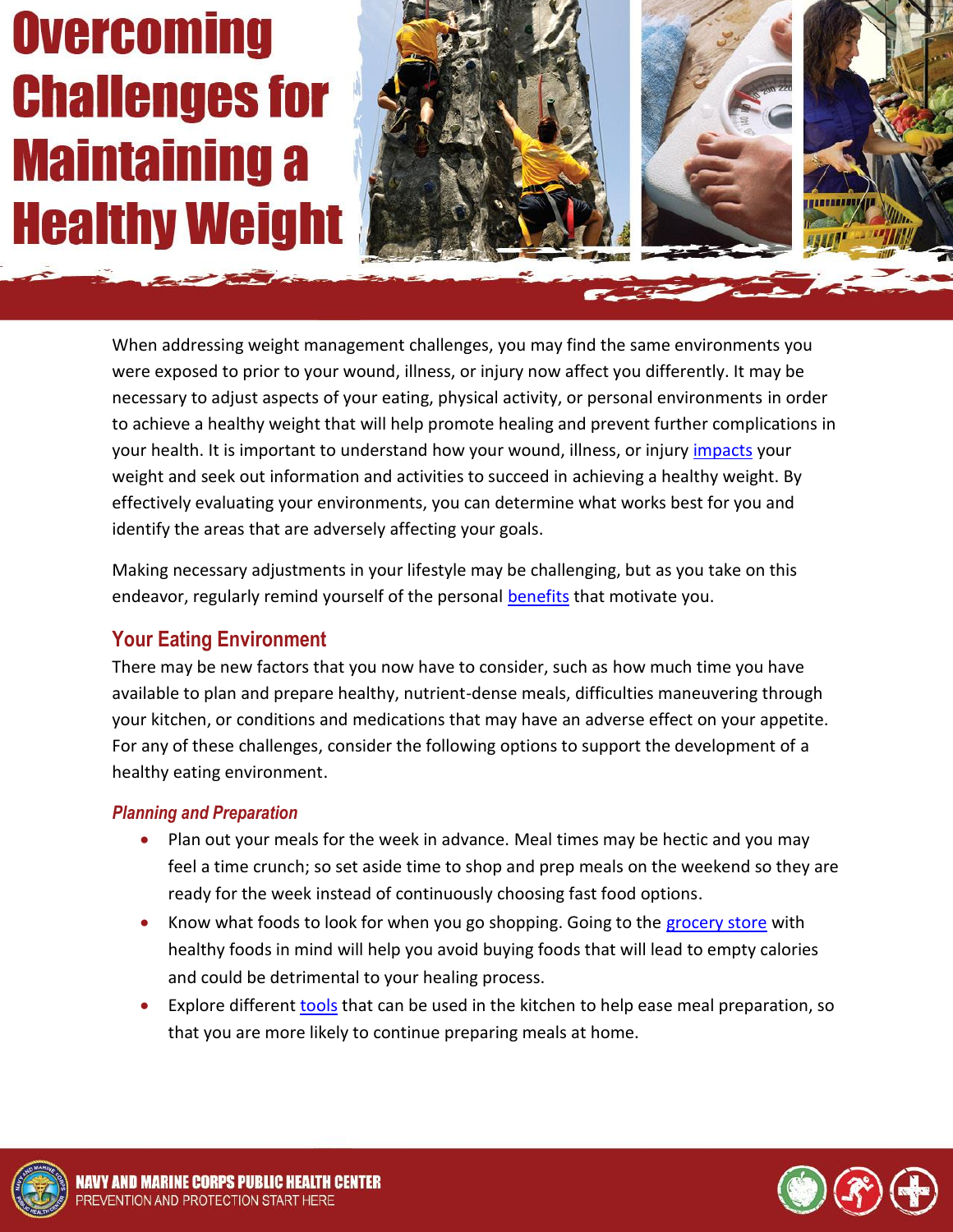#### *What and How You Eat*

- Consider different methods for preparing your food that will keep you interested and can address altered tastes and smells and responses to textures.
	- o Add different [spices, extracts, or herbs](http://www.med.navy.mil/sites/nmcphc/Documents/health-promotion-wellness/general-tools-and-programs/hp-toolbox/Spice_It_Up_Fact_Sheet.pdf) to your meals to boost flavors.
	- o Experiment with [grilling, broiling, steaming, or baking](http://www.med.navy.mil/sites/nmcphc/Documents/health-promotion-wellness/general-tools-and-programs/hp-toolbox/Mastering-Flavorful-Cooking-Fact-Sheet.pdf) meals to draw out different flavors in foods.
	- $\circ$  Try blending foods into smoothies or soups to maintain nutritional value and help issues with swallowing.
- Research easy recipes that have ingredients you like and suit your dietary needs (e.g., easy to digest).
- Practic[e mindful eating,](http://www.med.navy.mil/sites/nmcphc/Documents/health-promotion-wellness/general-tools-and-programs/hp-toolbox/Eating_Mindfully.pdf) which will keep you attentive and aware of what you are consuming. As some medications may increase your appetite, this technique can help you identify what your body actually needs and help you avoid overeating.
- Do your best not to engage in or discuss topics that could frustrate you right before or during your meal. It can set you up for emotional eating and muscle tension. Being emotionally on edge can trigger making poor food choices, eating too fast, or losing one's appetite.

#### **Your Physical Activity Environment**

Two common challenges with reengaging in regular physical activity may be fatigue and pain. In addition, the fear of falling, creating more pain, and the frustration related to what your body can and cannot do may be barriers to exercise. The following motivators and recommendations may help you ease into exploring exercise options so that you can keep your focus on maintaining a healthy weight.

| Motivator 1: Losing weight can reduce       | For example, every one pound of weight loss        |
|---------------------------------------------|----------------------------------------------------|
| pain, especially in the joints.             | equals four pounds of relief on your knees. $1$    |
| Motivator 2: Even short bouts of activity   | Start with as little as ten minutes a day. Some    |
| can reduce fatigue and ease pain.           | activity is better than none. <sup>2</sup>         |
| <b>Motivator 3: There are many physical</b> | Activities range from biking, walking, and surfing |
| activity options that match each person's   | to yoga, aquatic classes, and wheelchair           |
| specific abilities. <sup>2</sup>            | basketball.                                        |

Changing your physical activity environment may be particularly challenging, especially if you had a specific routine you enjoyed prior to your wound, illness, or injury. It is important to remind yourself that physical activity is not only critical in maintaining a healthy weight but also helps to prevent the development of chronic diseases, improves mental health, and increases independence. Find the benefits that motivate you, and start a new routine! Consult your health care provider or physical therapist and explore local programs and communities.